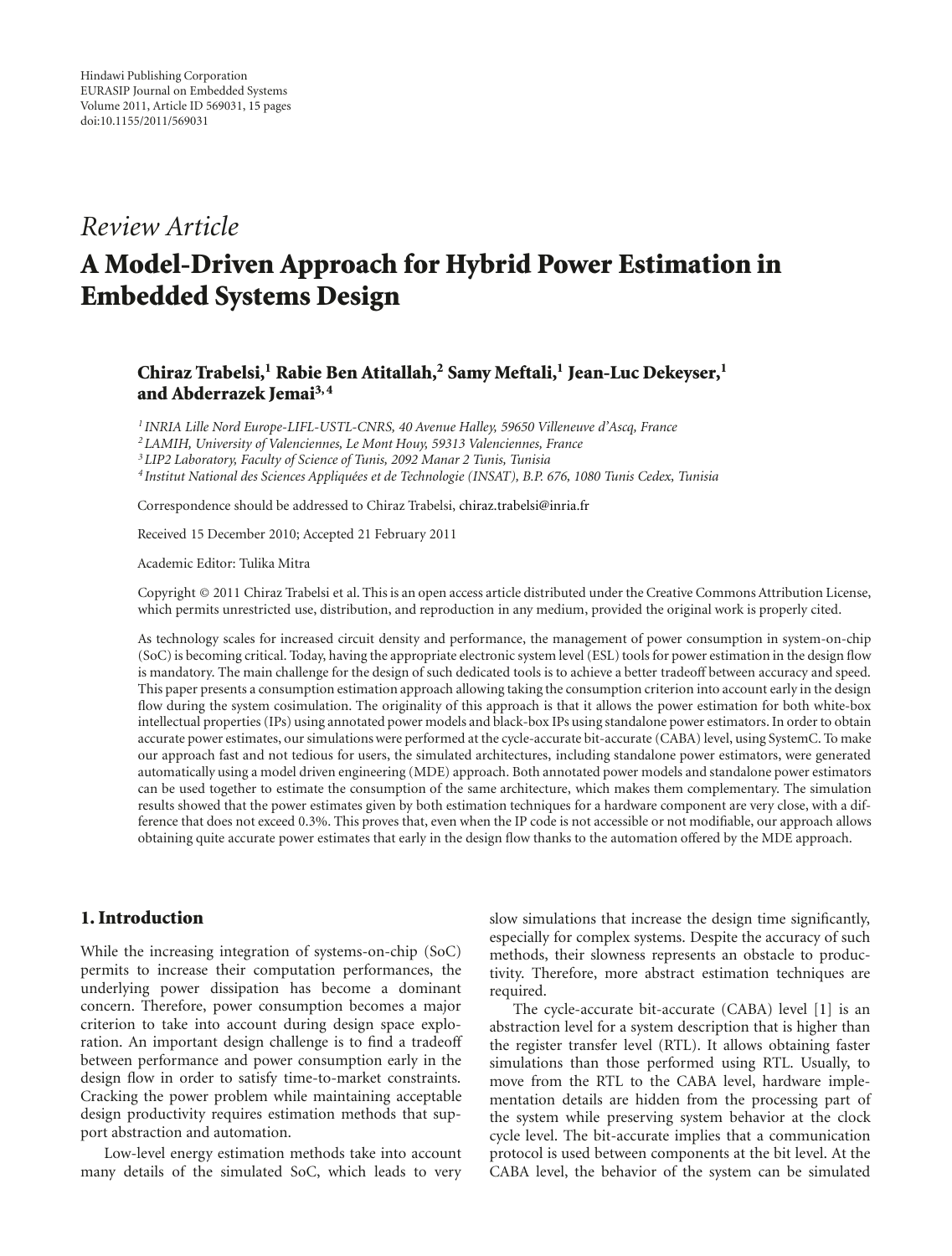cycle by cycle, which permits obtaining quite accurate power estimates. Thus, this abstraction level allows for a tradeoff between simulation speed and accuracy. Therefore, we chose this abstraction level for our simulations.

Due to the tremendous amount of hardware resources available in SoCs, design tools and methodologies are required to decrease the design complexity. Implementing these systems directly at a low level such as RTL can lead to errors. Therefore, an efficient design methodology, such as model driven engineering (MDE) [2], is needed in order to make the SoC design easy and not tedious, by making the low-level technical details transparent to designers. In MDE, models become a means of productivity. The graphical nature of MDE offered by the unified modeling language (UML) makes the comprehensibility of a system easier and allows users to model their systems at a high abstraction level, reuse, modify, and extend their models. Using the automation offered by MDE, the whole code necessary for the simulation of an SoC can be generated automatically from models describing the system. In order to use the MDE for a high-level description of a system in a specific domain such as embedded systems, UML profiles are used. A UML profile is a set of stereotypes that add specific information to a UML model in order to describe a system related to a specific domain. Several UML profiles target embedded systems design such as the modeling and analysis of real-time and embedded systems (MARTE) [3] profile. MARTE is a standard profile promoted by the object management group (OMG).

Gaspard2 [4] is a SoC codesign framework that is based on MDE to describe both the architecture and application parts of a system at a high abstraction level. Gaspard2 uses the MARTE profile for embedded systems modeling. It targets many technologies such as VHDL and SystemC using model transformations. The generated SystemC code for a modeled system using Gaspard2 is used for co-simulation in order to determine the system performance in terms of execution time. But, until now, the energy estimation has not been fully integrated into Gaspard2. Our contribution in this framework is to integrate power estimation at the modeling level of Gaspard2 as well as at the simulation level, allowing of automation the energy estimation in the Gaspard2 design flow.

An accurate power estimation method is based on a characterization phase using low-level tools in order to determine the consumption of the different activities of a hardware component accurately. The obtained power model is then used during simulations to estimate the consumption of the related component. During simulation, the simulator detects whether an activity has occurred for a given component and adds its consumption cost to the total consumption of the component. The most important challenge here is how to detect these activities especially if the intellectual property (IP) description codes are not accessible.

The main contribution of this paper is to present a hybrid energy estimation approach for SoC, in which the consumption of both white-box IPs and black-box IPs can be estimated. Based on model-driven engineering, this approach

allows to take the consumption criterion into account early in the design flow, during the co-simulation of SoC. In a previous work [5], we presented an annotated power model estimation technique for white-box IPs where counters are introduced into the code of the IPs. A counter is incremented whenever its related activity occurs. This technique was used in this present work, along with the standalone power estimator technique used for black-box IPs. The standalone power estimation modules were generated using MDE and connected between the components in order to detect their activities through the signals that they exchange. To test this approach, systems containing white-box IPs and black-box IPs and their related estimation modules were modeled in the Gaspard2 framework. Using the MDE model transformations, the code required for simulation can be generated automatically. Finally, consumption estimates can be obtained during simulations.

The rest of this paper is organized as follows. Section 2 gives a summary of the related works. An overview of MDE and the Gaspard2 framework is provided in Section 3. Section 4 illustrates our hybrid approach for energy estimation. Section 5 describes the MDE approach used to implement our estimation modules and their integration in the Gaspard2 framework. This paper ends with simulation results in Section 6.

#### **2. Related Work**

There are many research efforts devoted to power consumption estimation in SoC design. They operate at different abstraction levels and have different estimation techniques.

At the layout level, the consumption estimation depends on the electric currents through the transistors, which requires a transistor-level description of the SoC. Optimizing the consumption can be done by transistor resizing and layout rearrangement depending on the obtained estimates. Among tools operating at this level, we can mention SPICE [6]. Although this approach is very accurate, it requires a high amount of processed data and simulation time. These limits represent an obstacle to apply this approach to complex systems. At gate level, consumption estimation is based on power models of technology cells. The power consumed by a cell is correlated to its input data. Furthermore, it depends on many other parameters such as supply voltage and frequency. Thus, to optimize the power consumption of a whole system, many experiments must be done in order to optimize consumption parameters. Power Gate [7] of Synopsys is among tools operating at this level. The accuracy of the estimation of such tools is still high, but, similar to the layout level, the amount of data and the simulation time are still limiting. For a 10-million-gate design, even the fastest software-based logic simulator may not exceed a few cycles per second [8]. Compared to the Gate and layout (transistor) levels, RTL brings, respectively, an acceleration of 10x and 100x. At the RTL level, systems are described using more abstract blocks such as adders and multipliers, which accelerates the simulation. Two approaches can be used for consumption estimation. The first one is based on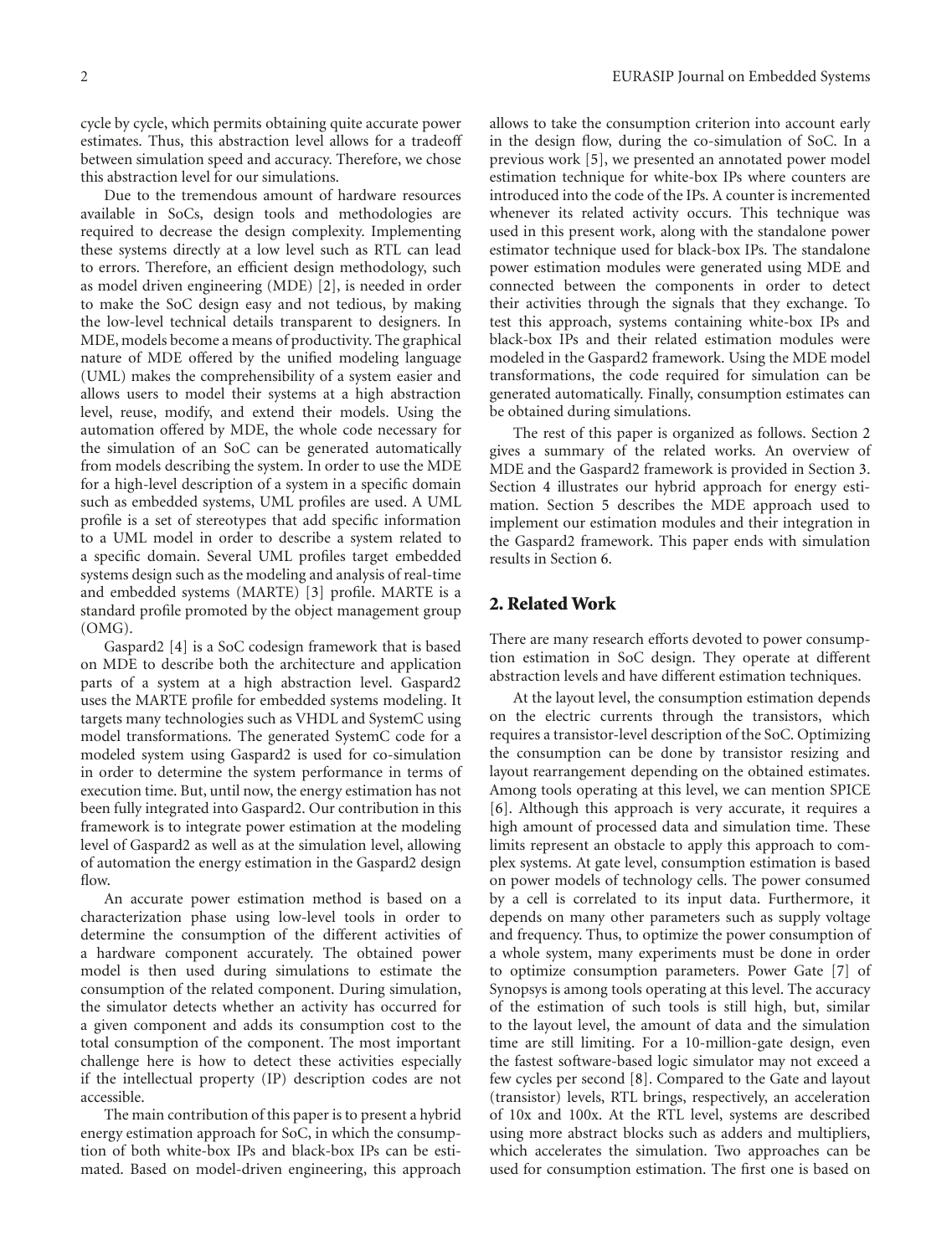probabilistic estimation [9]. This approach has the advantage of accelerating the simulation but suffers from its low accuracy. The second approach, which is the most used, is based on event simulation. This technique relies on cycle accurate simulation and the application of macro models. The macro-models are derived from the processed data [10]. Petrol [11] is among the tools following this approach.

The simulation of a complete SoC at the three previous levels suffers from slowness. With the increasing complexity of designs, these estimation approaches become inadequate as they produce estimation results late in the design flow. More abstract estimation techniques are required to enable early design decisions. To achieve this goal, several studies have proposed evaluating power consumption at higher abstraction levels such as the CABA level [1, 12], on which this work is based. At this level, the behavior of components is simulated cycle by cycle using an architectural level simulator. An analytic power model is used to estimate consumption for each platform component. The power model of a component is based on the power costs of its pertinent activities and the occurrences of these activities during the simulation. The consumption of pertinent activities is estimated using power macro-models, produced during lower-level simulations. The power model of each component is then integrated into the simulator in order to estimate the consumption of a system in every cycle, which permits quite accurate estimates. Among tools operating at this abstraction level, we find SimplePower [13] and MPARM [14]. The main drawback of such tools is the use of intrusive approaches. Such approaches add some code lines to the monitored component IPs in order to determine their consumption. The problem here is that these approaches are not automated, because the consumption information has to be added manually into the IP source codes. A solution to this problem is to use standalone estimators connected between the monitored components. The consumption estimation is handled by these standalone modules, and the components IPs are not modified. Among tools using this approach, we cite UNISIM [15], which is a simulation framework that offers cycle accurate energy estimation based on shadow modules. A shadow module is connected to the module that is being monitored and uses the input of this latter to estimate its consumption. This approach is adaptable for many hardware configurations. The disadvantage of the shadow approach is that it uses a specific communication protocol between hardware components. In addition, in the UNISIM framework, the monitored modules need to notify the estimation modules whenever an operation has been performed. This means that the IP source codes of the monitored modules have to be changed in order to support this functionality, which means that this method is not completely nonintrusive.

At a higher level of abstraction, we find the TLM (transaction-level modeling) [16, 17], which permits faster simulation but less accurate estimates. In TLM, a set of abstraction levels simplifying the description of intermodule communication is defined. Consequently simulation time is reduced by increasing communication operation granularity (the communication is insured via channels

instead of signals). In [18, 19], authors present a characterization method for generating power models within TLM, adopted to peripheral components. The pertinent activities are identified at several levels and granularities. The characterization phase of the activities is performed at the gate level and helps to deduce power of coarse-grain activities at higher level. However, this method cannot be applied to different kinds of components, such as processors, or interconnect networks. In [20], the authors present a transaction-level power estimation approach that uses characterization from a low-level as well as an analytical modeling method. This approach is applied in the Gaspard2 framework [4] allowing a fast MPSoC (multiprocessor SoC) design at the timed programmer view (PVT) level, one of the TLM levels. The major disadvantage of this approach is that it is intrusive.

At the functional level, Tiwari et al. [21] proposed the first method of the consumption estimation of a software program by introducing the concept of instruction levelpower analysis (ILPA). This method consists accumulating the energy dissipated by every instruction of a program. The drawback of this method is that it requires a real experimental environment containing the processor to model and to execute the instructions in order to measure the consumed current. Thus, it requires many analyses and measures and much time to develop a power model for a target processor. Among the tools based on this approach, we find JouleTrack [22] that estimates only the consumption of simple processors. Several extensions of the ILPA have been proposed, such as the functional-level power analysis (FLPA) [23] that decreases the time necessary for the power model development. This method performs power estimation only at the assembly-level with accuracy from 4% for simple cases to 10% when both parallelism and pipeline stalls are effectively considered. Among the tools using this approach, we cite SoftExplorer [24] that covers the power analysis of simple and complex processors.

MDE was also used for power estimation in several works. In [25, 26], an analytical method for power estimation is proposed. The power estimates are obtained by an estimation tool called SPEU (system properties estimation with UML). This method is based on describing an application using UML diagrams and the UML-SPT profile [27]. Using model transformations and the SPEU tool, analytical estimates can be obtained using the cost specified in the models such as the costs associated with the services of a processor. Since the energy estimates are obtained by an analytical method and do not rely on simulations, this method allows for a fast design space exploration. However, in order to obtain fast estimates, the used components have to be precharacterized in terms of energy consumption.

A similar approach for power estimation is presented in [28, 29]. It uses the architecture analysis and design language (AADL) [30] to describe embedded application and operating systems. The power estimates are obtained using the consumption analysis toolbox (CAT). This tool is populated by power models built using the FLPA methodology extended by considering the overhead due to operating system services. Using the CAT tool, software parameters can be extracted from the AADL models in order to determine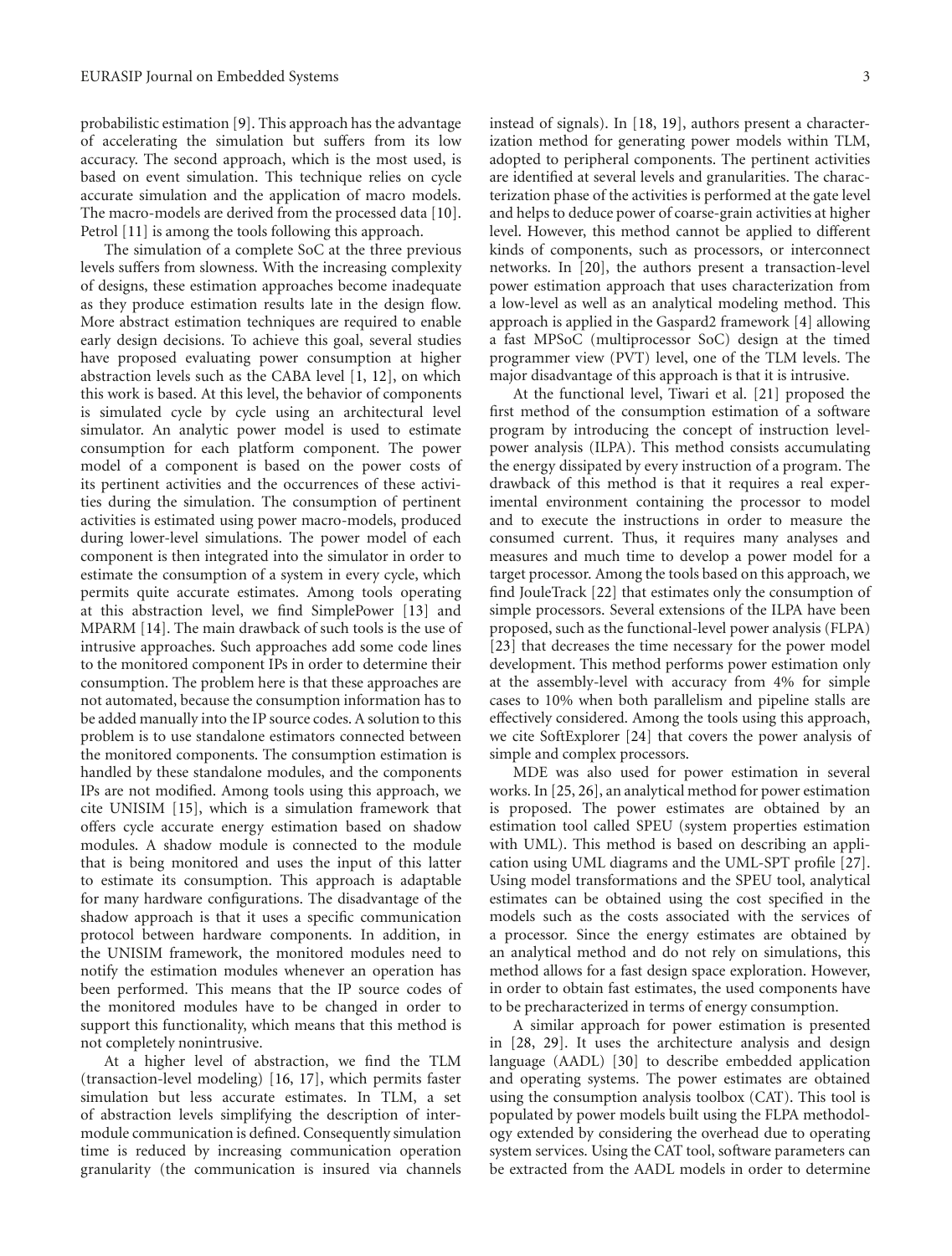the consumption of the application using the power models already integrated in CAT. This approach gives relatively precise results.

In [31], an extension to the MARTE profile, with a dynamic power management (DPM) profile, is proposed. This approach considers an embedded application as a set of use cases and links a power mode to each use case. In a power mode, the components of a systems may have different power states. This approach can be used for fast system energy dissipation estimation without accurate functional description or realization of the system. However, this approach is still at the conceptual level, and no analysis tool has been developed yet to evaluate energy dissipation.

Despite the speed of the model-driven power estimation approaches presented earlier, their lack of precision may have an important impact on the final estimation accuracy. This is due to the fact that they are based on the code analysis or a rapid profiling, which makes it difficult to determine some parameters with precision. This is the case, for instance, in cache miss rates in complex processors, which may have a nonnegligible impact on the final power estimation.

The solution proposed in this paper makes a tradeoff between the speed of simulation using a high abstraction level, and an acceptable accuracy compared with lower levels. Besides, it is nonintrusive, which is interesting especially if the source code of the IPs is not accessible. Furthermore, the consumption estimators are automatically generated using a model driven engineering approach, which permits a gain in the design time.

#### **3. Model Driven Engineering and the Gaspard2 Design Framework**

MDE revolves around three focal concepts. models, metamodels and model transformations. A model is an abstract representation of some reality and has two key elements: concepts and relations. Concepts represent "things", and relations are the "links" between these things in reality. A model can be observed from different abstract points of view (views in MDE). The abstraction mechanism avoids dealing with details and eases reusability. A metamodel is a collection of concepts and relations for describing a model using a model description language and defines syntax of a model. This relation is analogous to a text and its language grammar. Each model is said to conform to its metamodel at a higher definition level. Finally, MDE allows to separate the concerns in different models, allowing reutilization of these models and keeping them human readable.

The MDE development process starts from a high abstraction level and finishes at a targeted model, by flowing through intermediate levels of abstraction via model transformations (MTs) [32]; by which, concrete results such as an executable model (or code) can be produced. MTs carry out refinements moving from high abstraction levels to low-level models and help to keep the different models synchronized. At each intermediate level, implementation details are added to the MTs. An MT is a compilation process that transforms source models into target models and allows moving from



Figure 1: An overview of model transformations.

an abstract model to a more detailed model. In the case of an exogenous MT [33], as shown in Figure 1, the source and target models conform to two different metamodels while the endogenous transformation deals with two models conforming to the same metamodel. Usually, the initial highlevel models contain only domain-specific concepts, whereas technological concepts are introduced seamlessly in the intermediate levels. An MT is based on a set of rules (either declarative or imperative) that help to identify concepts in a source metamodel in order to create enriched concepts in the target metamodel. It can be extended by adding or/and modifying rules in order to obtain a new MT targeting a different model. The advantage of this approach is that it allows defining several model transformations from the same abstraction level but targeted to different lower levels, offering opportunities to target different technology platforms. The model transformations can be either unidirectional (only source model can be modified; targeted model is regenerated automatically) or bidirectional (target model is also modifiable, requiring the source model to be modified in a synchronized way) in nature. In the second case, this could lead to a model synchronization issue [34]. For model transformations, OMG has proposed the metaobject Facility (MOF) standard for metamodel expression and query/view/transformation (QVT) [35] for transformation specifications.

Gaspard2 is an MDE-oriented SoC codesign framework based on the Modeling and Analysis for real-time and embedded systems (MARTE) standard. The applications targeted by Gaspard2 are control and flow-oriented ISP applications such as multimedia and high-performance applications. In Gaspard2, the UML component concept is used defining an application or an architecture component, and the MARTE FlowPort concept is used to define all ports in both the application and the architecture. To bridge the gap between high-level modeling using MARTE and execution platforms, Gaspard2 uses two main concepts: deployment and model transformation.

The design flow in Gaspard2 follows several steps: system modeling and deployment, model transformations and code generation. The left side of Figure 2 shows the design flow targeting the SystemC platform, which we used in our work. Gaspard2 also targets other platforms such as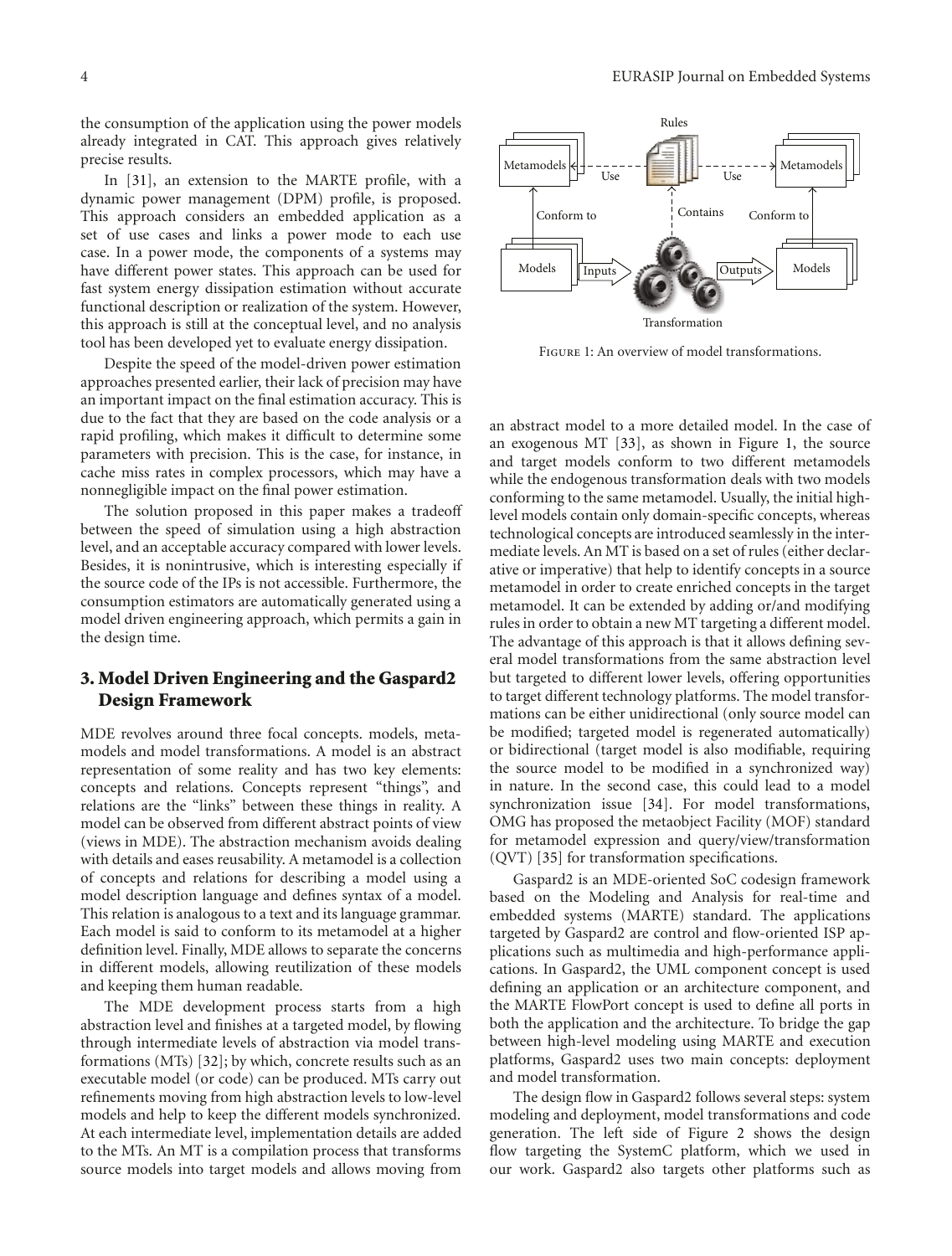



Figure 2: Power estimation integration in the Gaspard2 framework.

Fortran and VHDL. In Gaspard2, there is a separation between the architecture and the application models as shown in the left side of Figure 2. An application model describes the SW and/or HW components of an application. To link the application and the architecture models, an allocation model is used. At the deployment level, every elementary component (application or architecture, component) of a system is linked to an existing code hence, facilitating intellectual property (IP) reuse. Each elementary component can have several implementations (e.g., SystemC, VHDL). The deployment model provides IP information for model transformations targeting different domains (formal verification, simulations, high-performance computing or synthesis). After the deployment phase, model transformations (transformation chains) permit adding some details to the input model in order to get closer to the targeted technologies. At the end of a transformation chain, we have a model with technical details allowing the code generation related to the targeted technology. Model-tomodel transformations are implemented with QVTO [36] and model-to-text transformations (code generation) with Acceleo [37].

Our contribution in Gaspard2 is to integrate the power estimation concepts in this framework. The integration

follows two steps as shown in the right side of Figure 2. The first step is to generate power estimation modules for the SystemC IPs in the Gaspard2 IP library. For this, we developed a new profile and a new metamodel dedicated to power estimation. The profile allows describing the behavior of the power estimators and determining the architectural parameters that will be used in the consumption estimation later, when the estimators will be integrated into a whole SoC architecture. Using model transformations, the SystemC code of the estimators is generated automatically, in order to obtain new IPs dedicated to power estimation. These IPs are integrated in the IP library of Gaspard2. They are ready to be used for the consumption estimation of the hardware components used in the Gaspard2 system designs. The second step is to integrate the power estimation in SoC models in Gaspard2 in order to automate the power estimation for these systems. For this, we extended the deployment profile of Gaspard2. This extension allows linking the existing estimators in the library to the hardware components of a modeled SoC. The MDE approach of Gaspard2 then allows generating the SystemC code of the whole SoC with the integrated estimators. This code can then be integrated into the SystemC simulator, and the energy estimates can be displayed during the simulation.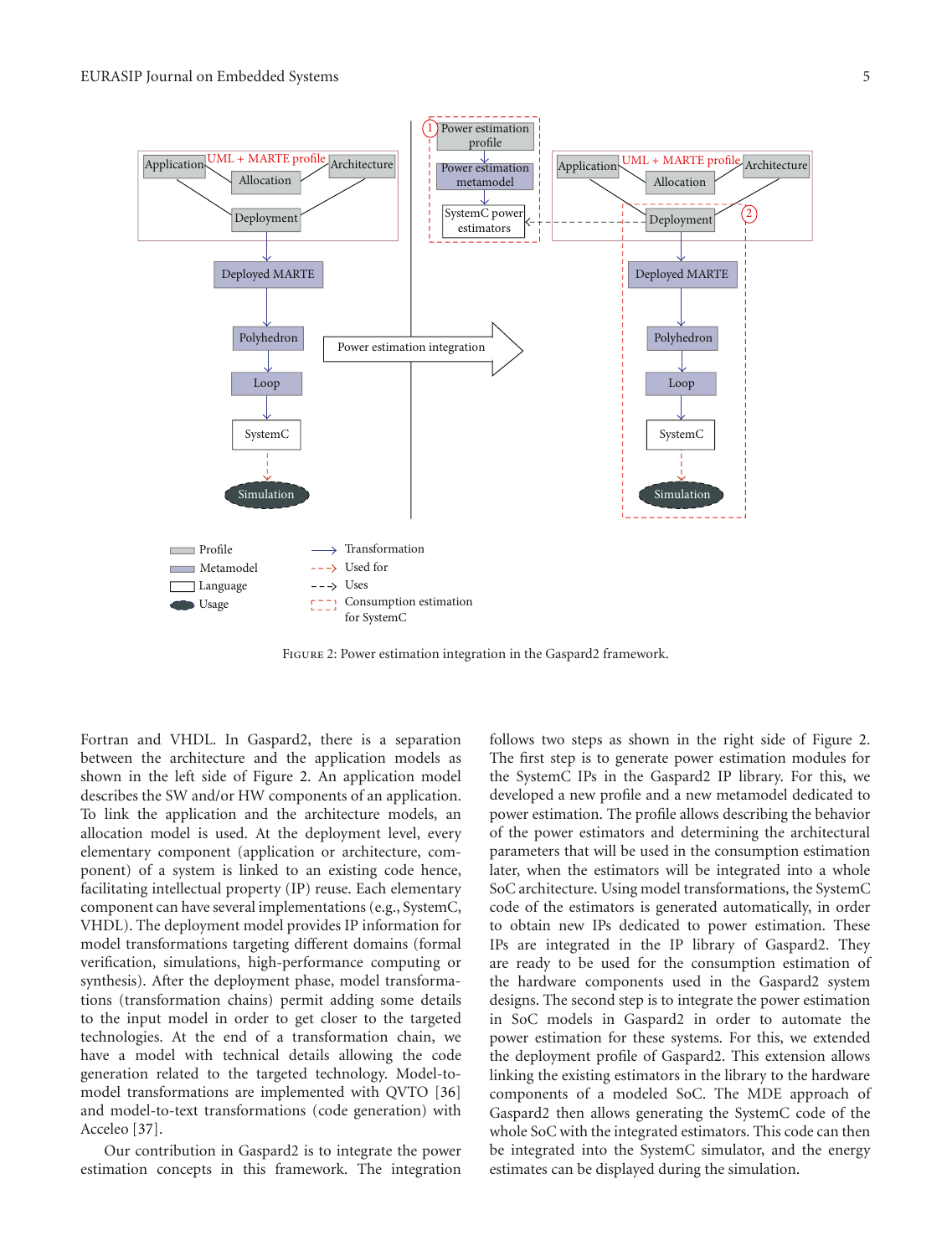

Figure 3: Consumption estimation at the CABA level.

#### **4. A Hybrid Consumption Estimation Approach**

At the CABA level, the total energy consumption of a system is obtained by adding the consumptions of its components together. To provide accurate estimation, two kinds of consumption are considered: dynamic consumption related to component activity (e.g., read/write operations), and static consumption related to leakage currents when the component is inactive. For a long time, dynamic power consumption has been considered more significant than static consumption. However, this point of view changed with the advent of new submicron technologies, for which both types of consumption have their degree of importance. The consumption models used in this work are simple, since the related components are simple. Our consumption models are based on the following formula:

$$
E = \sum_{i} N_i * C_i,
$$
 (1)

where  $N_i$  is the number of times the activity  $i$  is realized or the number of cycles the component is inactive, and *Ci* is the unit cost of the activity *i* or of a cycle of inactivity. Using this formula, we obtained the power models of the main components of the SoCLib library [38]: the processor, the cache memory, the shared SRAM memory and the interconnection network. These consumption models are detailed in [5]. They were obtained after we had determined each component pertinent activities and measured their unit costs using low-level tools. The same power models are used in this present work.

To determine the occurrences of each activity, activity counters are used. Each counter is incremented during the simulation if the corresponding activity occurs. This approach gives the consumption of the whole architecture in every cycle. The values of the activity counters are transmitted to the energy consumption models integrated into the simulator, to accumulate the energy dissipation of the architecture. The consumption simulator contains an energy model for each hardware component, which depends on its technology parameters. Figure 3 illustrates this approach.

The use of the counters depends on whether the IP's code is accessible or not. For white-box IPs, the counters can be inserted into their source code while for black-box ones, provided that their source code is not accessible, the activity



Figure 4: Power consumption estimators.

occurrences are detected using standalone modules connected to these IPs. Our hybrid approach combines these two techniques in order to estimate the consumption of a system composed of both white-box and black-box IPs. In the following subsections, we detail consumption estimation techniques for white-box and black-box IPs.

*4.1. Energy Estimation for White-Box IPs.* In order to determine the occurrences of activities, a counter is inserted in the source code of the components for each activity type (e.g., memory read, memory write). A counter is incremented whenever its related activity is performed. Thus, we have to look for the code portions describing each activity and modify them by adding statements incrementing the corresponding counters. Despite the accuracy of this approach, due to the detection of all the consuming activities corresponding to a power model of a component, its drawback is that sometimes it is tedious to look for all the activities in an IP code especially with a great number of code lines. Besides, an IP is supposed to be unmodified, otherwise it is not the same IP anymore. In order to mend this problem, standalone energy estimation modules were implemented. These modules are also very useful especially when the code of the IPs is not accessible.

*4.2. Energy Estimation for Black-Box IPs.* Our solution to determine the occurrences of the activities without being intrusive in the IP codes is to detect these activities through the signals that the components exchange. Figure 4 shows that to determine the consumption of two linked components, we need a consumption estimator for each one. Here, we do not use only one estimator to estimate the consumption of both components because separating estimators allows their reuse with different architectures.

The description of an estimator at the CABA level is based on a power state machine as shows Figure 5. The power state machine contains the relevant power states of a component and the transitions between them. A power state is related to an activity of the monitored component or corresponds to a static consumption. The transitions are conditioned by the values of the signals that the monitored component exchange with others. Depending on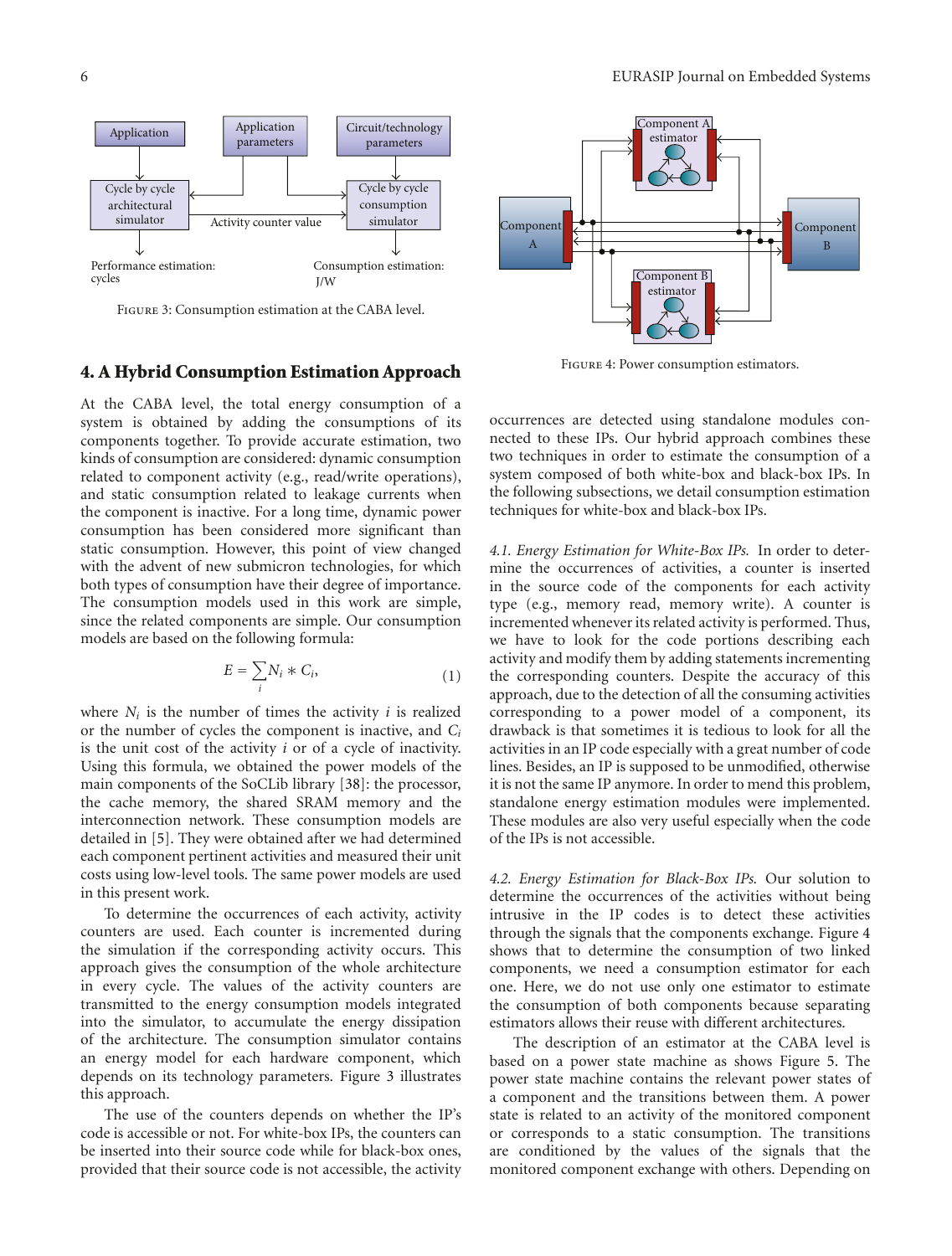

Figure 5: Power estimator structure.



a: if the estimator doesn't receive any response from the SRAM.

b: if the estimator receives a response from the SRAM related to a read request.

c: If the estimator receives a response from the SRAM related to a write request.

Figure 6: The SRAM estimator's FSM.

these signals, it is possible to determine the current activity of a component, so a transition to the corresponding power state is carried out. In each transition, there is an energy consumption related to the target state, so the related activity counter is incremented.

Let us take the example of an SRAM memory, three main activities consume energy: *Read*, *Write*, and *Idle*. These activities correspond to the read access mode, the write access mode, and the waiting state. This approach is similar to the approach proposed by Loghi et al. [14]. Thus, the SRAM estimator's finite-state machine (FSM) is composed of three states: *Read*, *write*, and *Idle* as Figure 6 shows. Connected between the SRAM and the interconnect, the SRAM estimator intercepts the requests that the SRAM receives and the responses that it sends. If the SRAM estimator receives a response from the SRAM corresponding to a read request, there will be a transition to the *Read* state. If the SRAM does not send any response, that means that it is inactive, which corresponds to the Idle state in the FSM. So, the SRAM total energy follows this equation:

$$
E_{\text{SRAM}} = n_{\text{read}} \cdot E_{\text{read}} + n_{\text{write}} \cdot E_{\text{write}}
$$

$$
+ n_{\text{idle}} \cdot E_{\text{idle}}, \tag{2}
$$

where  $n_{\text{read}}, n_{\text{write}}$ , and  $n_{\text{idle}}$  are, respectively, the number of occurrences of a read access, a write access and a cycle of inactivity of the SRAM. These occurrences are given by the counters associated to each state in the FSM. *E*read, *E*write, and *E*idle are, respectively, the costs of a read access, a write access and a cycle of inactivity. These costs depend on the number of words and the number of bits per word in the SRAM.

We chose, for instance, the OCP (open core protocol) [39] for the interfaces of our estimators. This protocol allows describing any type of communication. This solution permits the use of a single standard protocol for the estimators, which allows them to be connected to components with different interface standards. Therefore, we used wrappers to make the evaluated components compliant with the OCP so we can connect estimators to them. Here, OCP is only an example of a communication protocol. Our approach can be applied to other protocols.

#### **5. An MDE Approach for Power Consumption Estimation**

In order to facilitate the energy estimation for SoC designers, the estimation modules can be generated automatically using an MDE approach. This approach has many benefits, for example, to modify the code related to an estimator, users are not obliged to write a long code, they only need to enter some modifications in the estimator model and relaunch the code generation process to obtain the desired result. Thus, model driven engineering is a solution to make power consumption estimation a fast and nontedious work for users in order to respect the time-to-market constraints. The integration of the consumption estimation in the design flow of the Gaspard2 framework [4] thus allows fast architectures exploration. To implement this integration, we used the same MDE tools as Gaspard2, namely, Papyrus [40] for graphical modeling, QVTO [36] for model transformations, and Acceleo [37] for code generation.

The integration of power estimation in the Gaspard2 framework follows two steps. The first step is to model power estimators for several hardware components of the Gaspard2 library and to generate SystemC code for these estimators. The second step is to use the generated estimators in the SoC models. This is done by linking the estimators to the hardware components of an SoC at the deployment level of Gaspard2. Using the transformation chain shown in Figure 2, the SystemC code corresponding to an SoC with its integrated power estimator that can be generated and used for power estimation during simulation. The two steps of our approach are detailed in the following sections.

*5.1. Fist Step: Estimators Generation.* In order to obtain the SystemC code of the estimators, the SoC designer has to follow a transformation chain as Figure 7 shows. First, the estimation modules are modeled using UML. To facilitate the modeling of the estimators for users, we have designed a UML profile dedicated to power estimation, so that they have a graphical view of the estimator's structure, FSM and deployment. The MARTE profile used for SoC modeling in Gaspard2 cannot be used for power estimators description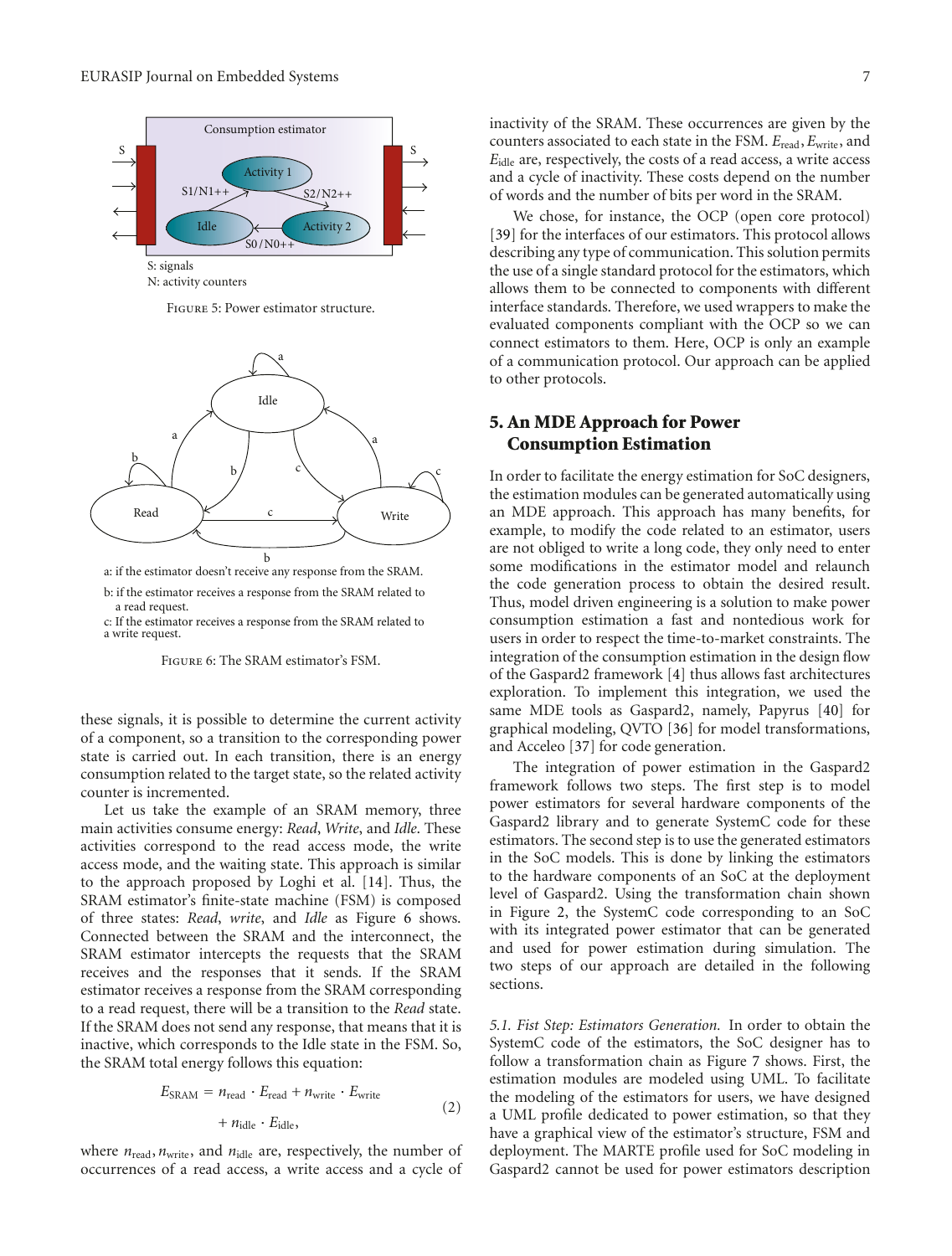

FIGURE 7: The estimators generation process.



Figure 8: Power estimation Library.

because there are concepts such as state machines, that we need and that we do not find in MARTE. Second, the estimators model is transformed into a model compliant with a power estimation metamodel. This metamodel is also dedicated to power estimation. It is a metamodel different from the metamodels used in Gaspard2 since it describes the internal structure of an elementary component (the power estimator) in order to generate its code while, in Gaspard2 the codes of the elementary components already exist in its library. Finally, the power model obtained by the model transformation is transformed into a SystemC code using a model-to-text transformation. These three substeps are detailed in the rest of this subsection. Using the power estimation profile, the SoC designer can elaborate the estimator models easily. Three types of UML diagrams are used here: composite, state machine, and deployment diagrams. Figure 8 shows an example of a model representing a library of estimators using a composite diagram. In this figure, we modeled the estimators for the MIPS processor, the instruction and data caches, the shared memory, and the interconnect. An estimator is represented by a UML component. The ports of this component correspond to the interfaces of the estimator. An estimator can be implemented by indicating its configuration and consumption parameters and the description of its interfaces, using the *Consumption-Estimator* and *Interface* stereotypes, respectively, as Figure 9 shows.

The UML state machine diagrams are used in order to describe the behavior of the estimator, which corresponds to the power machine of the monitored hardware component.



Figure 9: Power estimator implementation.

A deployment diagram is used to give the code files related to the interfaces. Here, the code files describing the OCP interfaces already exist in the Gaspard2 library. So, we only need to make a link to those files. The code of the internal operations of the estimators is already in the library. The paths to these code files are specified in the deployment diagram so that the generated SystemC estimators include them in their headers. Thus, for the internal operations, the estimator only has to call the functions related to those operations.

The elaborated model can be then transformed into a model corresponding to the power estimation metamodel. The power estimation metamodel is composed of two parts: one part describes the structure of the estimators, and the other part describes their behavior using the FSM. Figures 10 and 11 show, respectively, the structure and the FSM parts of the consumption estimation metamodel. The structure part indicates that the estimation metamodel is based on an *EstimationModel*. The *EstimationModel* may contain one or several *ConsumptionEstimators*, which allows to have more than one estimator in the same model. A *ConsumptionEstimator* has *Interfaces* which may be OCP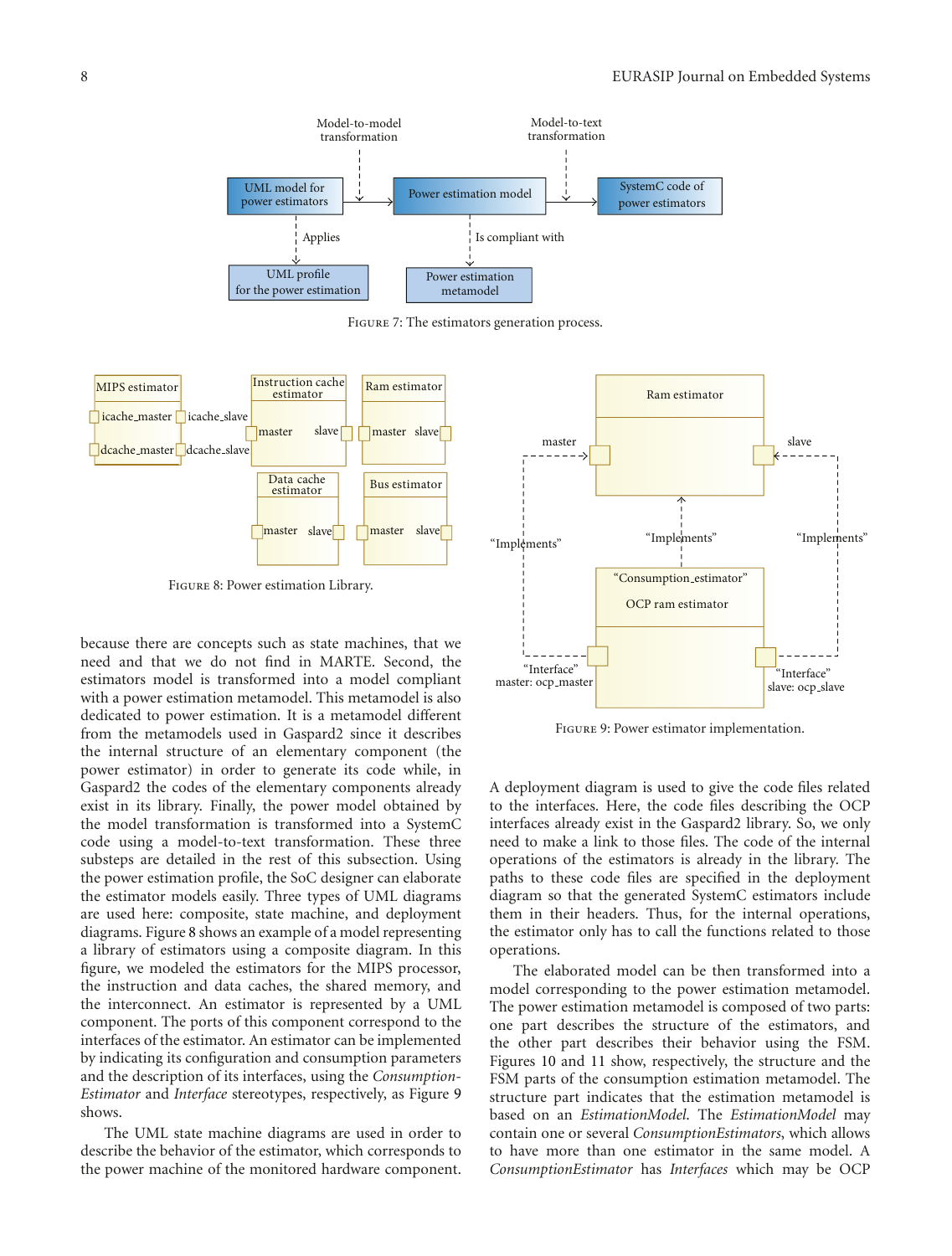

Figure 10: Energy estimation metamodel—the consumption estimator structure.

interfaces or any other type of interfaces. The interfaces have *InterfaceTypes* such as an OCP master or an OCP slave. To each *InterfaceType*, there are associated input and output ports. To take into account the configuration of the monitored component, the estimator uses some *Parameters* (*configurationParameters*) which may also serve in the energy consumption estimation (*consumptionParameters*) such as the number and size of cache blocks. In certain cases, the estimator has to save some data in registers in order to use them as a condition for next transitions. For example, the cache estimator needs to know if there was a cache miss previously, that is the use of the association *otherParameters*. Saving the values of these parameters is an *activity* which accompanies a transition or is a *doActivity* of a state

in the estimator FSM. A *Parameter* has a *DataType* and a *multiplicity* in order to indicate if it is an array. The size of the array is also a *Parameter* of the *ConsumptionEstimator*. The path to the *InterfaceType* source code is given by the *CodeFile* metaclass.

The FSM of the estimator is inspired from the state machine of the UML metamodel. It contains the main concepts of this metamodel. It also contains power estimation information using the EstimatorElement metaclass. This metaclass represents the estimator parameters and interfaces, as shown in Figure 10, which are used in the activities of the state machine. An estimator has a *StateMachine* which contains *States* and *Transitions* between *States*. A *State* may have a *doActivity*. A *Transition* may have a *condition* and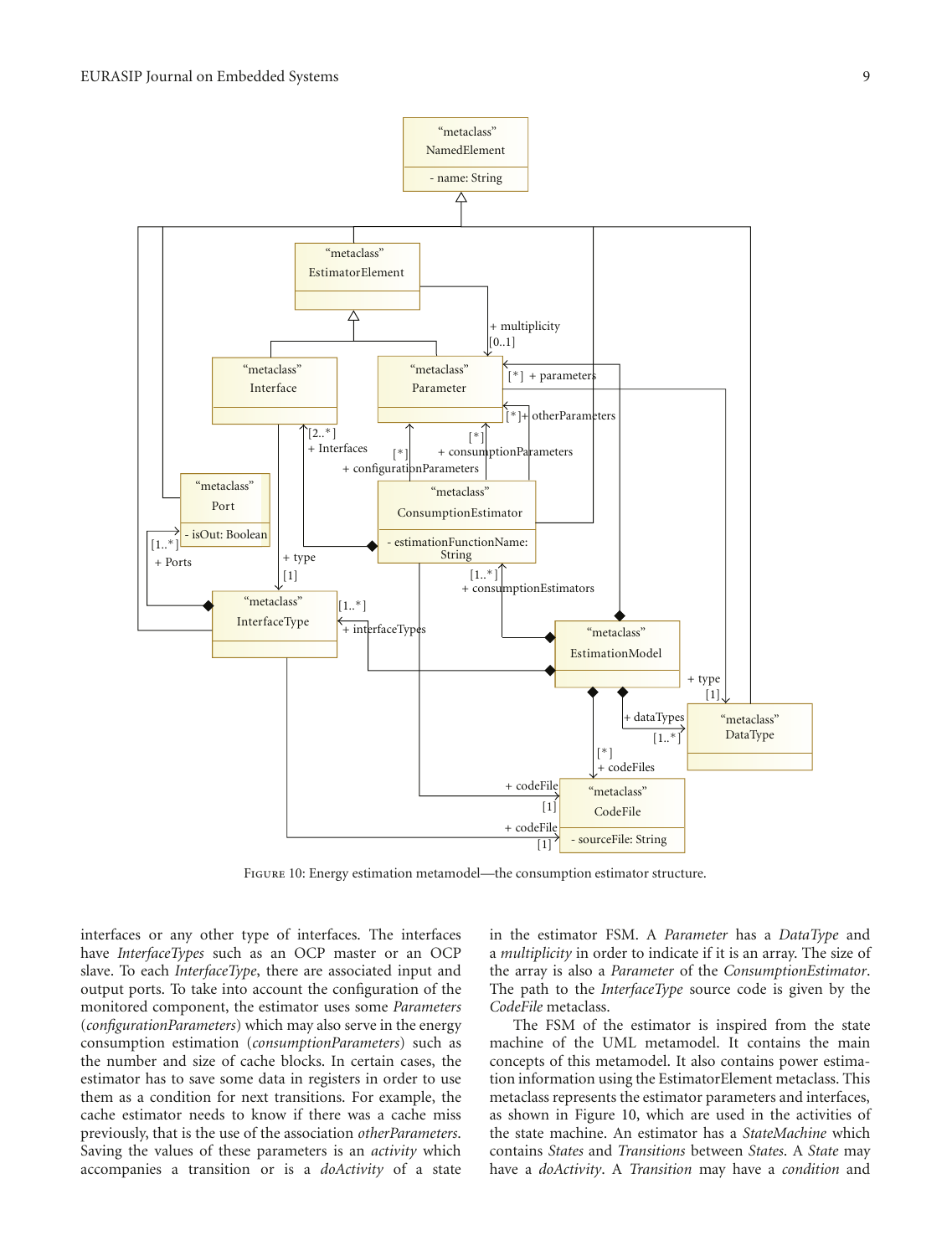

Figure 11: Energy estimation metamodel—the consumption estimator FSM.



Figure 12: Integration of power estimators in SoC models.

an *effect*. An *Activity* manipulates several *EstimatorElements*. The source code path of an activity is given by the *CodeFile* metaclass. This supposes that all the activities of an estimator are saved in the same file with the function that calculates the consumption of the monitored component and whose name is given by the property *estimationFunctionName* of the *ConsumptionEstimator* metaclass.

After the model-to-model transformation targeting an estimation model that is compliant to the metamodel described above, the model-to-text transformation transforms this model into a SystemC code using Acceleo [37]. With this process, we have generated estimators with 200 to 300 code lines, compared with 10 to 120 lines inserted into IPs with the intrusive approach. This difference is because of the code necessary to manage the FSM of the estimator and especially the conditions of the transitions. Here, the MDE approach saves us a long coding time.

*5.2. Second Step: Integration of Power Estimators in SoC Models.* This step is a set of several substeps as described in Figure 12. The first sub-step is to model an SoC in the Gaspard2 framework. Gaspard2 is an environment that permits to model a whole MPSoC architecture using UML and then generate the simulation code in various abstraction level languages such as VHDL and SystemC [4]. Gaspard2 uses the MARTE profile for system modeling. Figure 13 shows an example of a system modeled by Gaspard2. This system contains the components that we will monitor (the processors, the cache memories, the shared memories, and the interconnect). These components are modeled using some stereotypes from the MARTE profile, such as *HW Processor*, *HW Cache*, and *HW RAM*. At the deployment level of Gaspard2, the existing IPs are linked to the modeled architectural components. At this level, we use stereotypes such as *VirtualIP* and *HardwareIP* from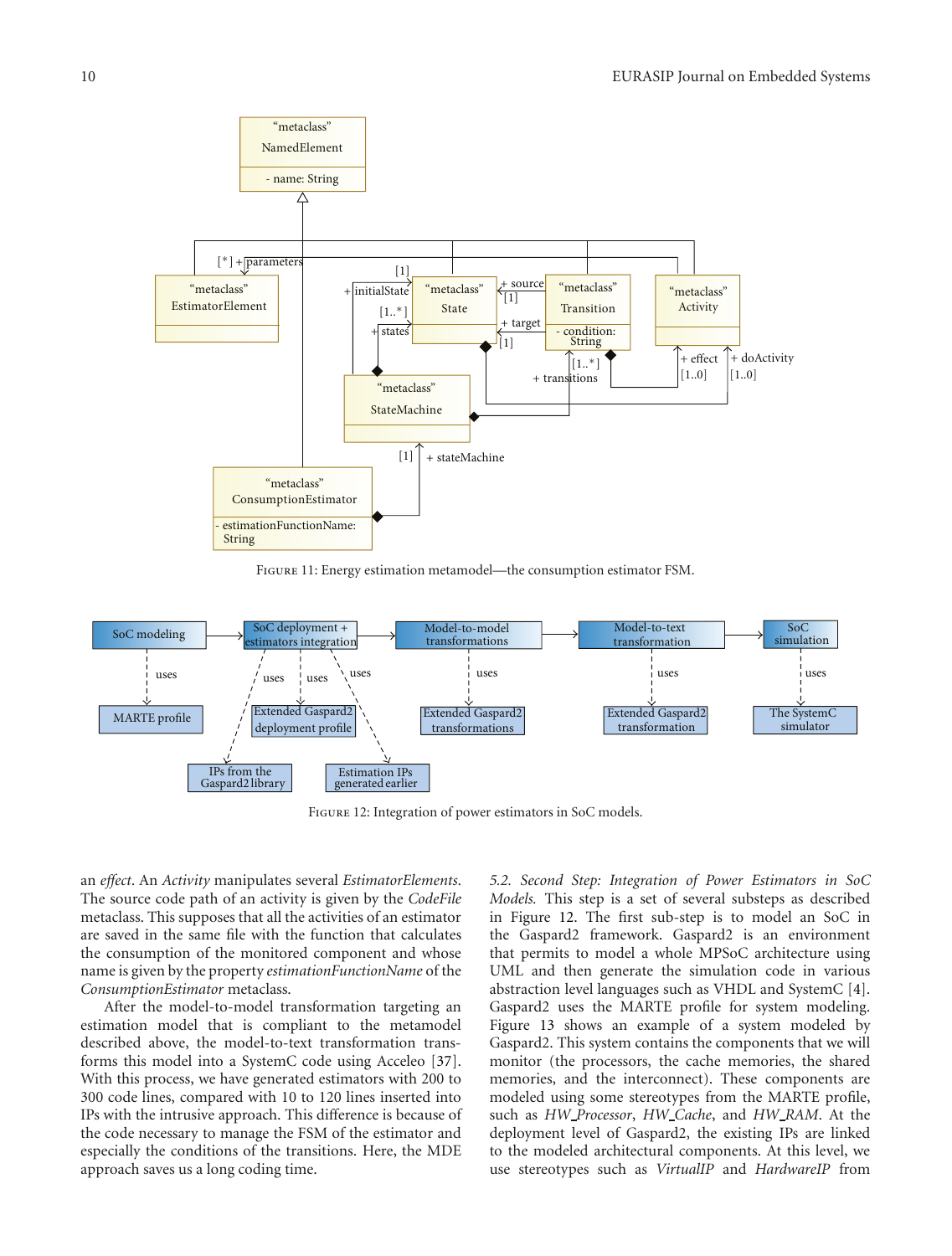#### EURASIP Journal on Embedded Systems 11



Figure 13: An architecture model in Gaspard2.



Figure 14: Architecture deployment in Gaspard2.

the deployment profile of Gaspard2. Figure 14 shows the deployment of the memory component from the architecture described in Figure 13. The integration of the consumption estimation in an architecture is done at the deployment level. Therefore, we extended the deployment profile of Gaspard2 by adding the *Consumption Estimator* and the *monitors* stereotypes. The *Consumption Estimator*



Figure 15: Example of a memory consumption estimator integration in a Gaspard2 SoC design.

stereotype is applied to a component that represents an existing power estimator in the Gaspard2 library. These estimators are those we generated earlier. Figure 15 shows an example of the integration of the estimation modules in the deployment model in Gaspard2. Here, the deployment diagram shows that the RAM memory that is used in the system is OCP compliant, and that its estimator is connected to its OCP slave interface. So, at the generation of the code for the simulation, there will be an insertion of an estimator between the memory and the other component of the MPSoC to which the memory is connected. To do this, we introduced some modification in the transformation chain of Gaspard2 targeting the SystemC platform. At the end of the chain, we obtain the whole system code with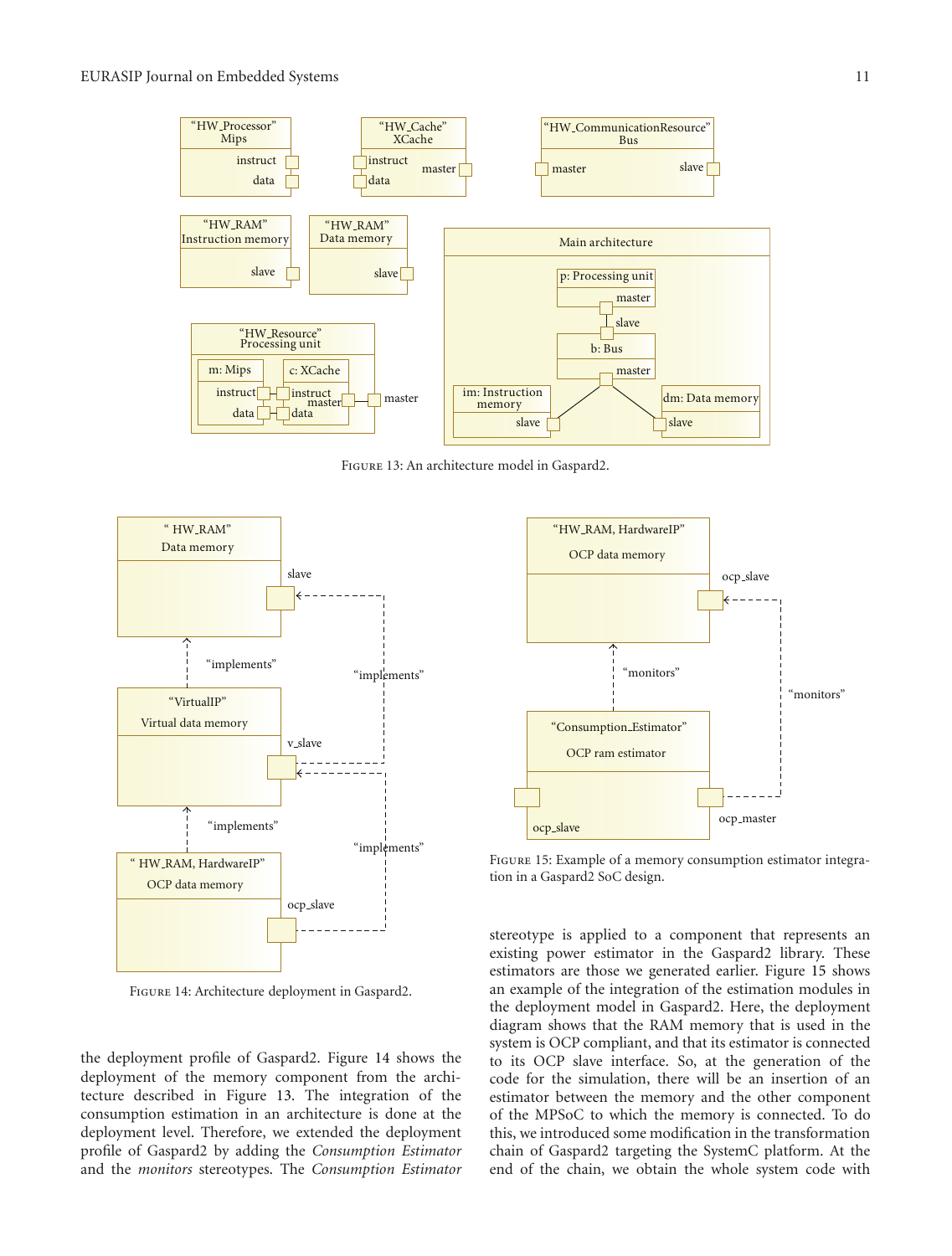

FIGURE 16: Example of simulated architectures with consumption estimators.

integrated consumption estimators in order to integrate power estimation during the system simulation.

#### **6. Simulation Results**

To validate our approach, we estimated the consumption of a JPEG compression application for images of 256 ∗ 256 pixels. The inputs of this software application are images in the BMP format, and the outputs are images in the JPEG format. The JPEG application was simulated on different architectures. The hardware components used in these architectures are MIPSR3000 processors, 16 KB SRAM memories, and micronetworks. The used caches contain actually two independent instruction and data caches, sharing the same interface. They are direct mapped caches. The data cache's writing policy is write-through.

All the IPs used here are white-box IPs (with an accessible code), but we can apply to them the same approach as black-box IPs. Thus, in order to insert the counters into the code, we use standalone estimators. This way, we can use both approaches for a simulated system at the same time, using a white-box approach for some IPs and a blackbox one for the others. Figure 16 shows an example of the simulated architectures with 2 processors. In order to observe the communication between two components, the estimator needs two interfaces to observe the communication in both directions. In the example described in Figure 16, the whitebox approach was used for the cache memories whereas the black-box approach was used for the rest of the IPs.

In order to follow the evolution of the performance during the simulation time, the consumption of each component of an architecture was written into an XML file that serves as a data source for a reporting engine that generates a consumption report. The report gives the percentage of the consumption of each component at different simulation



FIGURE 17: Performance and energy variation in terms of the number of processors.

cycles and information about the current cycle. It can also give details about a cycle chosen by the user and indicate the cycle where a consumption threshold fixed by the user was exceeded. This report gives a graphical view of the performance of the simulated architecture, which facilitates the design space exploration.

To evaluate the impact of the number of processors on the performance and the total consumption of the system, we executed the JPEG application using systems with 1 up to 16 processors. The size of the instruction and data cache was set to 4 KB, and the MIPS frequency was set at 50 MHz. All the processors execute the same JPEG application but on different image macroblocs. Figure 17 reports the execution time in cycles and the total energy consumption in mJ.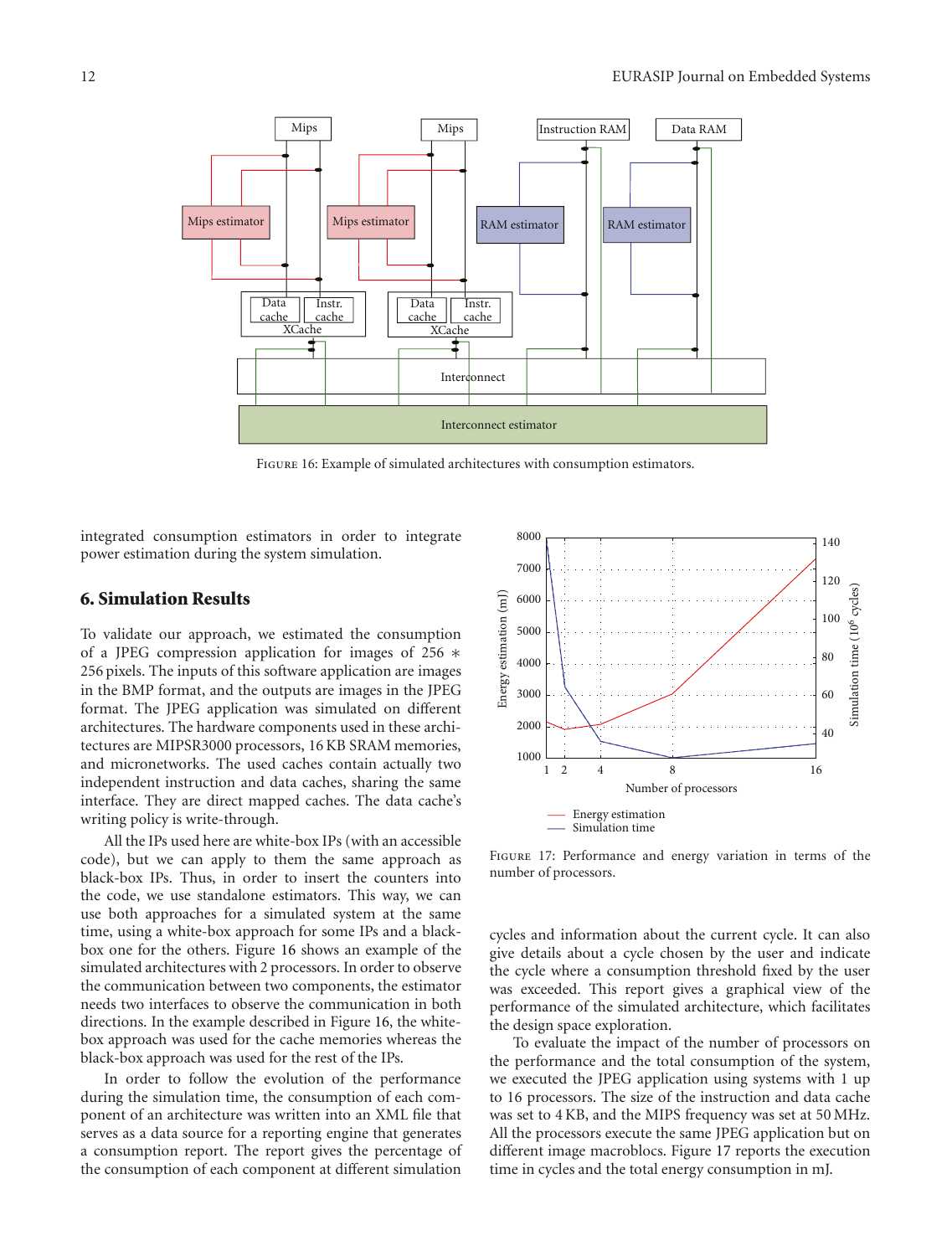| Estimation approach |              |               |              |                     |                         |
|---------------------|--------------|---------------|--------------|---------------------|-------------------------|
| Processor           | Cache memory | Shared memory | Interconnect | Simulation time (s) | Energy consumption (mJ) |
| W                   | W            | W             | W            | 436                 | 2080.4                  |
| W                   | W            | W             | B            | 550                 | 2080.4                  |
| W                   | W            | B             | W            | 499                 | 2080.4                  |
| W                   | W            | B             | B            | 578                 | 2080.4                  |
| W                   | B            | W             | W            | 607                 | 2077.4                  |
| W                   | B            | W             | B            | 731                 | 2077.4                  |
| W                   | B            | B             | W            | 632                 | 2077.4                  |
| W                   | B            | B             | B            | 756                 | 2077.4                  |
| B                   | W            | W             | W            | 514                 | 2080.4                  |
| B                   | W            | W             | B            | 598                 | 2080.4                  |
| $\, {\bf B}$        | W            | B             | W            | 541                 | 2080.4                  |
| B                   | W            | B             | B            | 627                 | 2080.4                  |
| B                   | B            | W             | W            | 661                 | 2077.4                  |
| B                   | B            | W             | B            | 781                 | 2077.4                  |
| B                   | B            | B             | W            | 679                 | 2077.4                  |
| B                   | B            | B             | B            | 828                 | 2077.4                  |

TABLE 1: Simulation time and energy consumption for combined estimation techniques.



Figure 18: Variations in performance and energy consumption in terms of cache size with 4 processors.

Given these results, it seems that adding processors to the system decreases execution time, which improves system performance. This variation is not linear because the processors share resources, and, sometimes, they cannot reach the same target simultaneously, which necessitates waiting cycles and diminishes system performance. In terms of energy consumption, up to a certain number of processors, the total system energy consumption decreases as the number of execution cycles is reduced, and then it tends to stabilize as the system performance improves. But increasing the number of processors over a certain limit tends to be ineffective, as it just adds new conflicts at the interconnect, leading to more waiting cycles, which alters overall performances, especially in terms of power consumption.

To examine the impact of varying instruction and data cache sizes on the performance and energy consumption of the whole system, we used a 4-processor configuration. We executed the JPEG-parallelized algorithm using instruction and data caches of increasing size: from 1 KB up to 32 KB. Our results are presented in Figure 18.

The increase in the cache size increases the overall system energy consumption significantly. In general, larger caches improve system performance; however, this depends on the size of the task or of the data to be handled. In our example, the move from 4 KB to 8 KB, for instance, improved performance by 0.3% but also increased energy consumption by 14%. Between the 8 KB and 16 KB caches, the performance did not change, but energy consumption increased by 78%.

To prove that both white-box and black-box approaches can be used at the same time for a system, we simulated a system composed of 4 processors with a cache size of 4 KB. For each simulation, we varied the estimation approach for the different components. Since we have here 4 types of components (the processor, the cache memory, the shared memory, and the interconnect), we obtained 16 different simulations as Table 1 shows. The simulation results show that the energy estimates are very close for all combinations, with a difference that does not exceed 0.15%. This difference is due to the consumption of the cache FIFOs that was considered in the intrusive approach but not in the nonintrusive one, since this information is not detectable through the signals between the component of an architecture. However, provided that the consumption of the FIFO is very small, it can be neglected, and we can say that using standalone estimation modules permitted getting accurate results because it took into account the main pertinent and the most consuming activities of the monitored hardware components.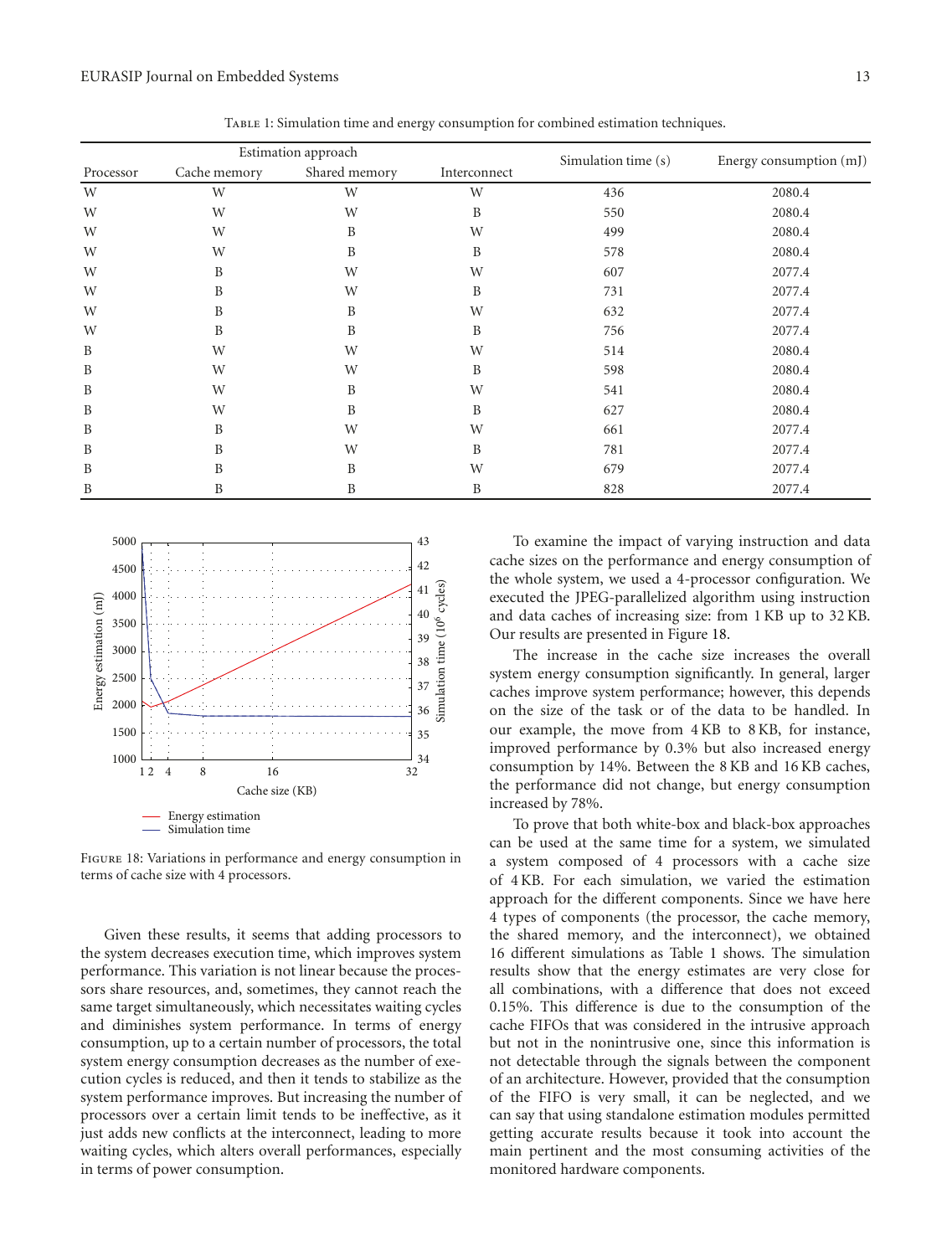

Figure 19: Variation in energy consumption estimation error in terms of cache size and number of processors.

Since the black-box approach uses additional modules added to the simulated system, this approach increases the simulation time as Table 1 shows. This increase does not exceed 90%, which is obtained when the black-box approach is applied to all the components of a system. The combination of both approaches for the same system gives faster simulations. The increase in the simulation time can be considered as acceptable because the simulation at the CABA level is fast, and having a doubled (the worst case) simulation time still allows to have fast simulations.

In order to test the efficiency of the black-box approach, we simulated systems with different numbers of processors and cache sizes. Two types of simulations were done. The first type uses the black-box approach for all the components of a system, and the second type uses the white-box one. The increase in simulation time between a system using a white-box approach and a system, with the same number of processors and cache size, using the black-box approach, was between 80% and 98%. If we consider the white-box approach as a reference, the estimation error of the black-box approach does not exceed 0.3% as Figure 19 shows.

#### **7. Conclusion**

This paper presents a hybrid approach for energy estimation for systems-on-chip (SoC). This approach is applicable for both white-box and black-box IPs. For white-box IPs, our approach inserts activity counters into the IP codes in order to detect the activity occurrences and determining the consumption of these activities, during the simulation of a system. For black-box IPs, estimation modules are connected between the IPs in order to detect their activities through the signals that they exchange during the simulation. These modules were generated using an MDE approach. The simulated systems were also generated automatically from high-level models in the Gaspard2 framework. In order to integrate the energy estimation in the design flow of this framework, we extended its deployment level. The simulations were implemented in SystemC at the CABA level. This high abstraction level allowed us to obtain fast simulations and quite accurate results due to an acceptable amount of architectural details that this abstraction level takes into account. In order to test the efficiency of our approach, we used a combination of the white-box and the black-box approaches for different system configurations. The simulation results showed that even if the code of an IP is not accessible, we can still obtain its consumption estimates with an acceptable accuracy. For this, we only need to detect, from the signals that it exchanges with the other components of a system, the activity that it is performing and associate its related consumption cost. In our future research, we plan to adapt our approach to more complex architectures including other components, such as other types of processors and interconnects. Measurements of the consumption from real implementations of the studied systems can also be considered, in our future works, in order to compare them with the results of the simulations.

#### **References**

- [1] R. Buchmann and A. Greiner, "A fully static scheduling approach for fast cycle accurate systemc simulation of MPSoCs," in *Proceedings of the International Conference on Microelectronics (ICM '07)*, pp. 101–104, Cairo, Egypt, 2007.
- [2] OMG, "Portal of the model driven engineering community," http://www.planetmde.org/.
- [3] OMG, *UML Profile for MARTE: Modeling and Analysis of Real-Time Embedded Systems*, 2009.
- [4] DaRT, "Gaspard2 framework," 2009, http://www.gaspard2 .org/.
- [5] R. Ben Atitallah, S. Niar, A. Greiner, S. Meftali, and J. L. Dekeyser, "Estimating energy consumption for an MPSoC architectural exploration," in *Proceedings of the ARCS*, vol. 3894 of *Lecture Notes in Computer Science*, pp. 298–310, Frankfurt, Germany, 2006.
- [6] M. Andersson and P. Kuivalainen, "Spice macromodel for power dmos transistors," in *Proceedings of the Nordic Semiconductor Meeting*, Finland, 1992.
- [7] Synopsys, "Synopsys low power solutions for asic design flow," Tech. Rep., Synopsys, 1998, http://vada.skku.ac.kr/ClassInfo/ ic/lowpower/.
- [8] C. Rowen, "Reducing SoC simulation and development time," *IEEE Computer*, vol. 35, no. 12, pp. 29–34, 2002.
- [9] J. Costa, J. Monteiro, L. M. Silveira, and S. Devadas, "A probabilistic approach for rt-level power modeling," in *Proceedings of the 16th IEEE International Conference on Electronics, Circuits and Systems*, Cyprus, 1999.
- [10] Q. Wu, Q. Qiu, M. Pedram, and C. S. Ding, "Cycle-accurate macro-models for RT-level power analysis," *IEEE Transactions on Very Large Scale Integration (VLSI) Systems*, vol. 6, no. 4, pp. 520–528, 1998.
- [11] R. P. Llopis and K. Goossens, "Petrol approach to highlevel power estimation," in *Proceedings of the International Symposium on Low Power Electronics and Design*, pp. 130–132, August 1998.